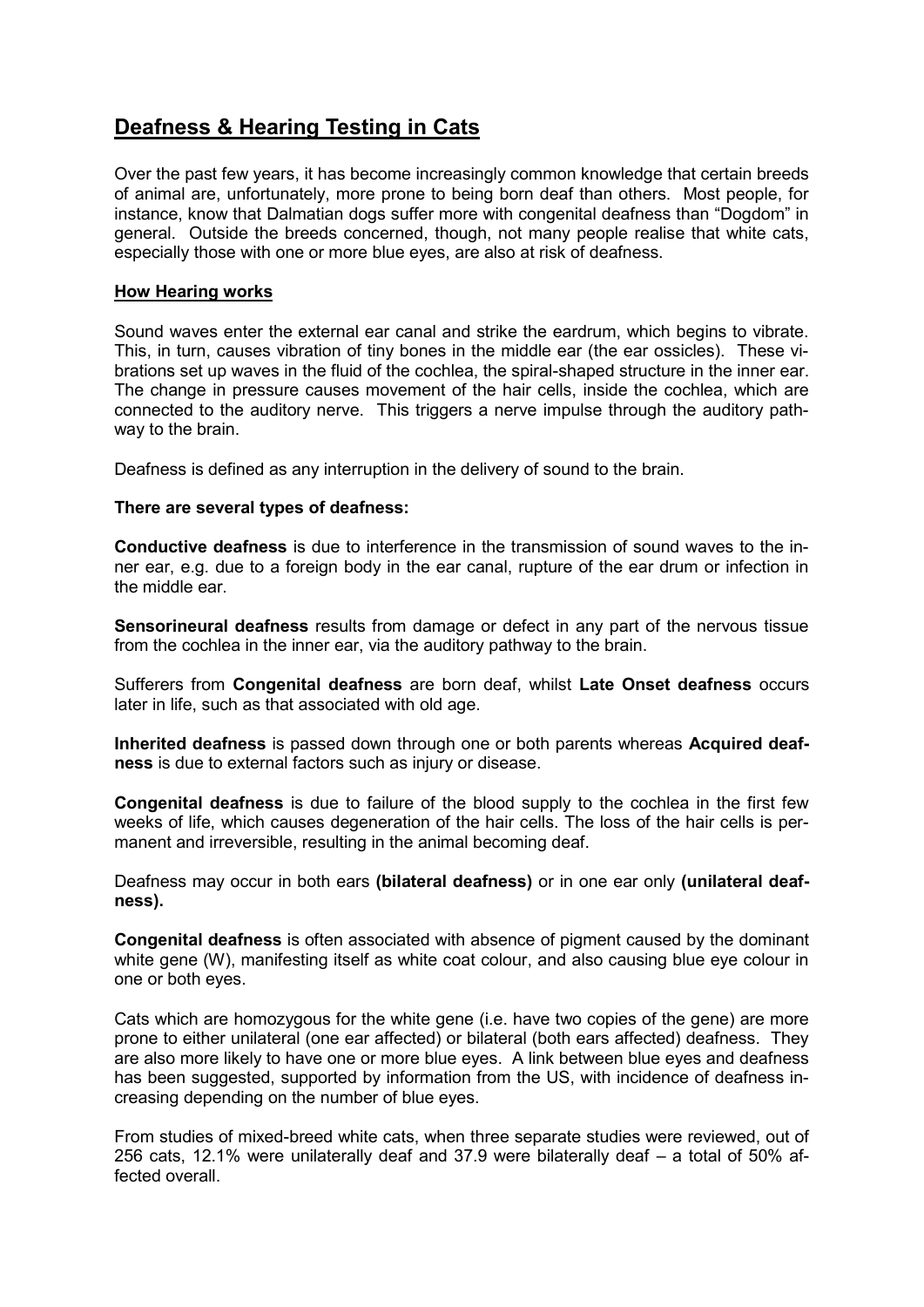In another study, where the subjects were the offspring of two white parents, the prevalence of deafness (unilateral or bilateral) ranged from 52% to 96%.

When two studies compared the incidence of deafness in cats with blue eyes, they showed that the overall incidence (both unilateral and bilateral deafness) in cats with two blue eyes was 85% and 64.9%, for those with one blue eye the incidence was 40% and 39.1% and for cats with no blue eyes the incidence was 16.7% and 22% respectively.

In one study, long-haired white cats showed a higher incidence of deafness than shorthaired cats.

Purebred cats are reputed to have a lower prevalence of deafness than mixed-breed cats, but no supporting data are available.

There are, however, no recent studies with data from UK white cats.

#### **Pure breed cats carrying the white (W) coat pigment gene and at risk from congenital deafness include:**

White Scottish Fold, European White, Norwegian Forest Cat, White Turkish Angora, Foreign White, White Cornish Rex, White Devon Rex, White British Shorthair, White Manx, White Exotic Shorthair, White Persian, White Oriental Shorthair, Turkish Vankedisi and the Russian White.

#### **How can you test a cat's hearing?**

**Bilateral deafness** may sometimes be identified by the skilled observer, as totally deaf animals may show characteristic behaviour patterns. Suspicion that an animal is deaf may sometimes be confirmed by observing the animal's response to banging on a saucepan or jingling keys, but this subjective method of testing hearing ability is very open to misinterpre**tation** 

Some animals that can hear are unresponsive; others adapt quickly and stop reacting. Deaf animals may respond to other cues (vibration, air current or body smell), which are undetectable to the person conducting the test.

A **Unilaterally deaf** cat is very difficult to identify as it hears perfectly in the non-affected ear, and so usually behaves normally. It is almost impossible to confirm unilateral deafness without performing a more objective test, such as the **Brainstem Auditory Evoked Response** or **BAER test** as it known**.**

## **What is the BAER test?**

**The BAER test** can be defined as the electrical response of the brain to auditory stimuli. When a sound enters the ear, tiny electrical impulses are generated by components of the auditory pathway in the brain. The signals can be picked up by recording electrodes positioned on the head, and are in turn passed into a computer. A series of clicks are passed into the ear through a headphone.

The test may be performed without sedation on cats which are calm enough to tolerate the application of tiny electrodes, similar to acupuncture needles, under the skin of the head.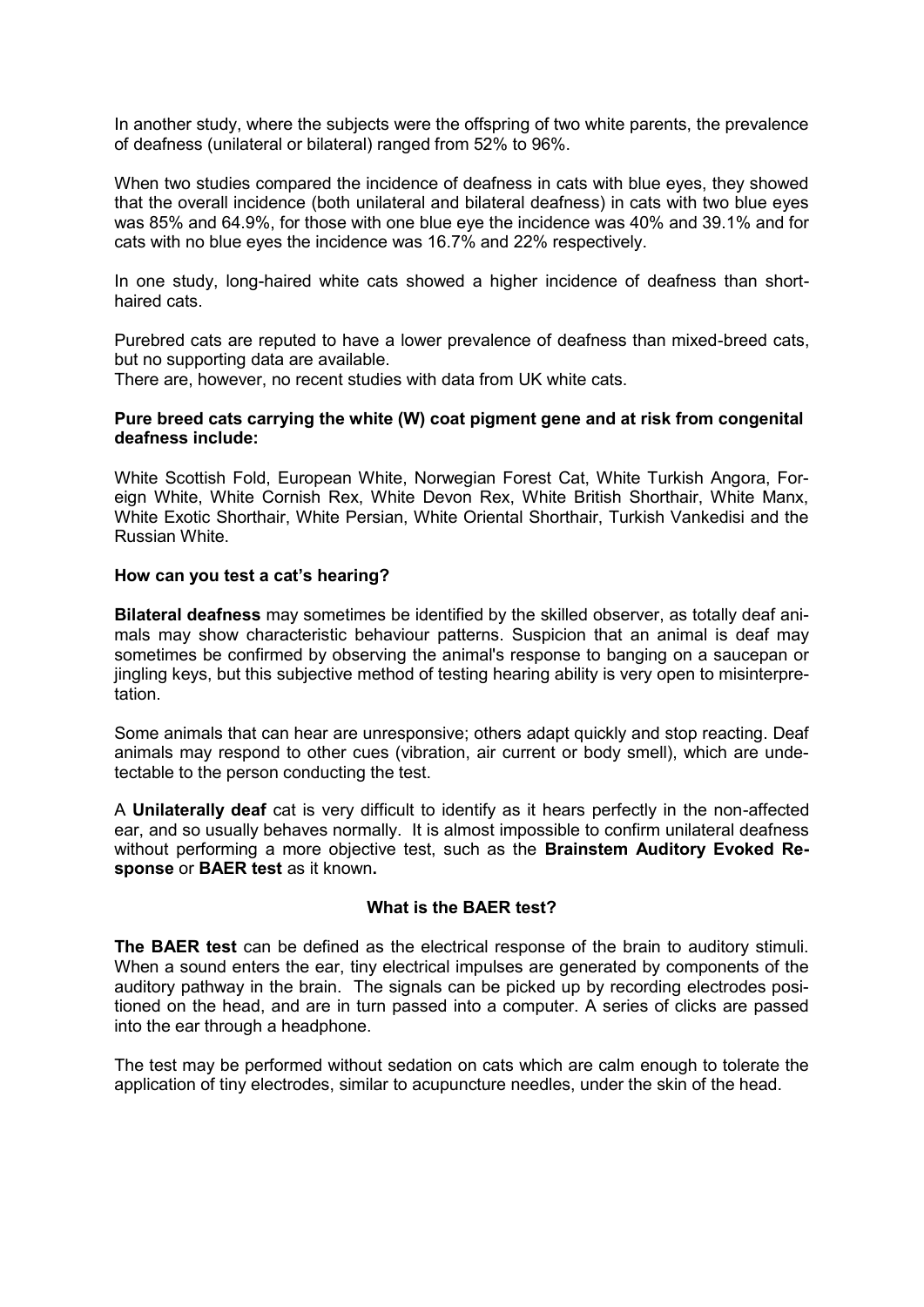**Figure 1:** Russian White kitten accepting the insertion of the fine needles



However, in an anxious or uncooperative cat, a light sedative may be used, which has worn off by the time the cat is ready to leave. Testing can be carried out on kittens as young as 8 weeks. Tests can also be carried out on adult cats (a pre-mating hearing assessment, for example).



**Figure 2** shows the test being carried out on an 8 week old Russian White kitten.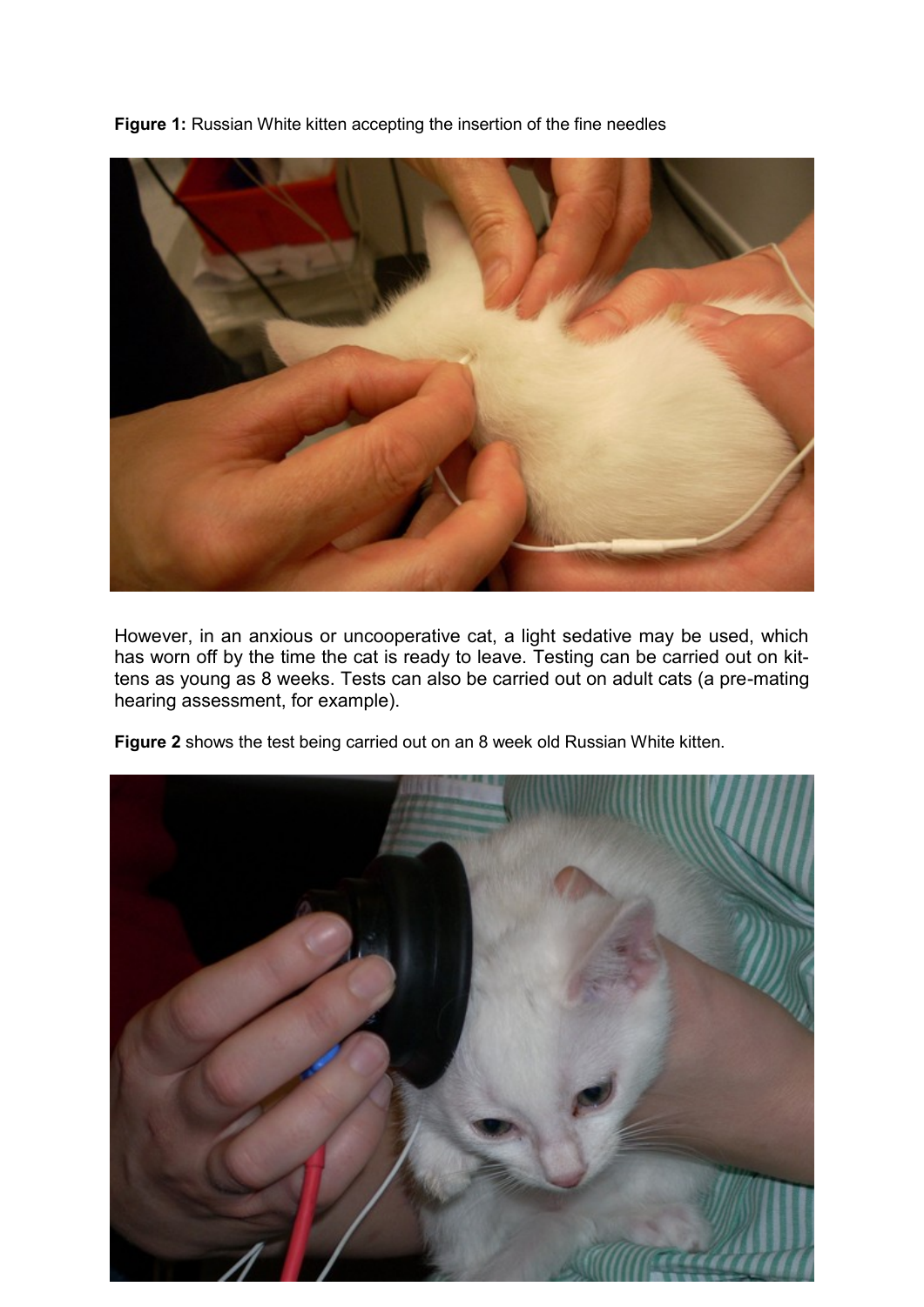**Figure 3.** Computer screen displaying results from an animal with normal hearing in both ears. The trace on the right is from the right ear at 80dB, the trace on the left is from the left ear at 80dB. Notice how similar the traces are to each other.



# **What do the results mean?**

Deafness from cochlear damage eliminates all peaks in the BAER waveform, so a straightforward yes-or-no assessment of hearing ability is possible, depending on the trace obtained.

If a characteristic trace is acquired from both ears, the animal is classified as having a normal BAER result, as shown on the screen in Figure 3.

Where a normal waveform can be obtained from one ear only, these animals are identified as being unilaterally deaf.

Many **unilaterally deaf** cats will have gone through life unrecognised as such, because their behaviour is completely normal.

When no waveform is present in either ear, the cat is unfortunately bilaterally deaf. The deafness is complete, there is no "partial hearing" in this case, and any perceived hearing by the owner is probably due to the cat's reaction to cues picked up by other senses, such as vibrations or scent.